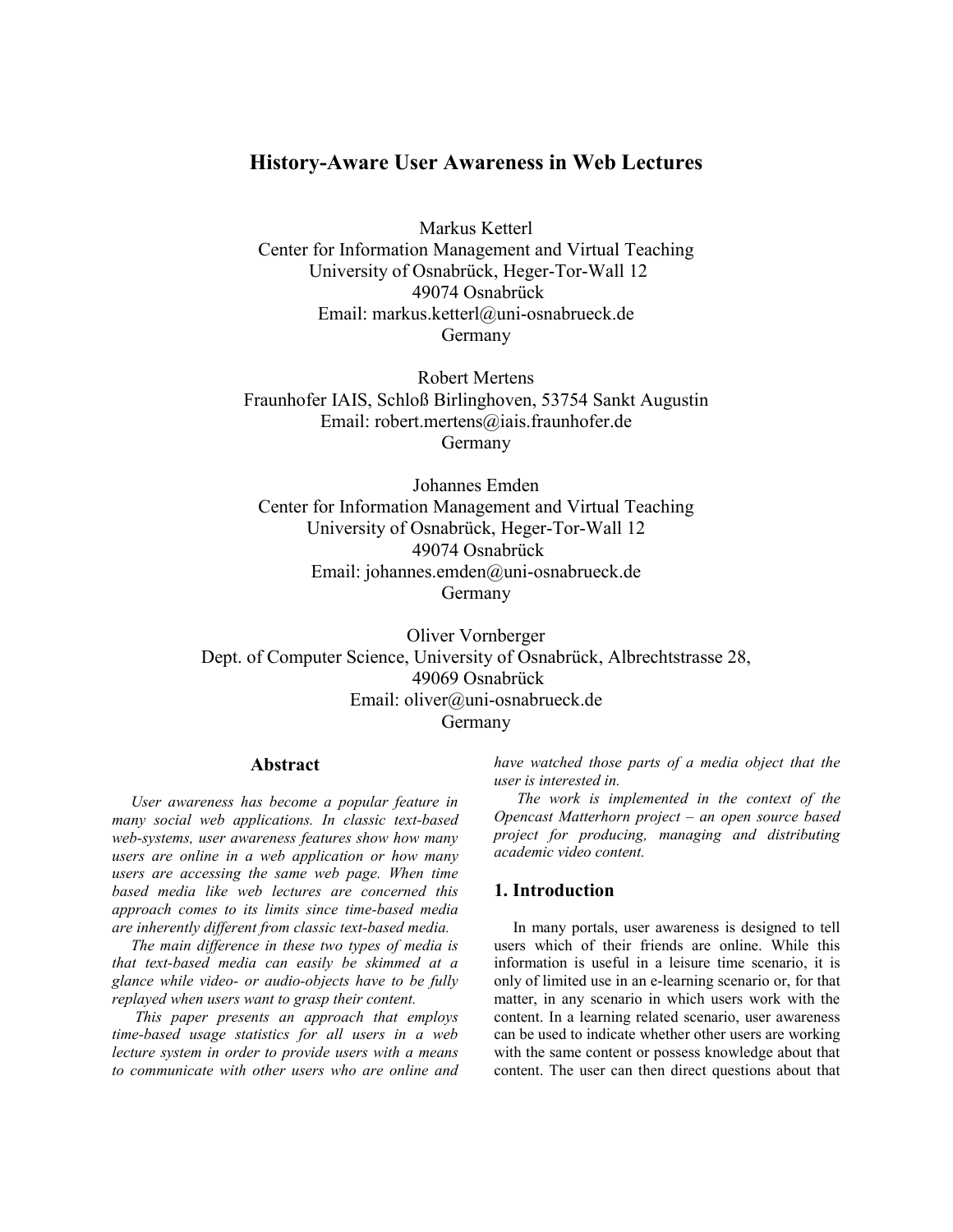content directly to other users that are both online and familiar with the content.

In classical text and picture-based media, detecting users that work with the same piece of content and are currently online is relatively easy. Access statistics from a web server can be used to determine which object (like a specific chunk of text) a user is currently accessing. If these objects are reasonably sized, which is the case in most web content, a user accessing it can easily tell the contents of that object. However, web lectures and other time-based media differ from classical text and picture based media in that a user can hardly tell the content of those passages of the mediaobject he has not already replayed [12]. Hence, the fact that other users are online and retrieving the same media-object does not deliver any cue as to whether these other users have actually visited the parts of the media object that are relevant the user.

The approach presented in this paper solves this problem by matching viewing statistics of the current user with viewing statistics of all users that have accessed the respective media-object. The user interface provides a feature to specify arbitrary parts within a web lecture so that users can ask questions about specific passages in a media object.

The remainder of this paper is structured as follows: Section 2 discusses related work in the field of user awareness in text based media as well as current developments bringing social web approaches to web lectures and other time based media. Section 3 explains in which context the work presented in this paper is being used. Section 4 describes the users' perspective on the system. The technical background of the application is explained in sections 5 and 6. A conclusive discussion of the approach is given in section 7*.* 

### **2. Related Work**

Making Web activity more apparent to users is a major part of today's web experience. In literature one can find different types of user awareness. Liechti [11] differentiates besides others four main categories, which are not mutually exclusive: group, workspace, contextual, and peripheral. Dourish and Bellotti [2] proposed one of the first definitions for awareness: "Awareness is an understanding of the activities of others, which provides a context for your own activity". Group awareness conveys information about the state and activity within a team. Workspace awareness facilitates the coordination among users and allows communication and collaboration. Contextual awareness adapts the idea of presenting information to the user situation. Peripheral awareness denotes the

way in which a system presents information about effortless monitoring of activity and also the level of detail. Web 2.0 and social network application inherent many of this ideas and combine them in an attractive way. Early ideas for a social web (and social navigation) have been presented by [14] or [1]. Nowadays social network applications allow users inside a network to get information about what is happening on the site or in the application (e.g. who checked my profile, left a comment). Examples for awareness of web activity and description can be found in [5, 17]. Group awareness is an important issue in eLearning applications. Lecturers as well as students need to know the activities, background knowledge to support learning effectively. Ad-hoc communication and collaboration among user can supports online learning or foster coordination work. Establishing and maintaining awareness has been reported to be difficult without appropriate supporting tools [6]. Fundamental privacy techniques and tradeoffs for awareness systems have been presented in [7]. In [8] an awareness component model with a notification mechanism has been presented that enables group awareness within web-based learning components. Researchers have reported a significant effectiveness of applying media technologies, such as chatting tools, shared workspace tools, video and audio tools, visualization representation tools, email, and notification tools in deliver awareness through groupware system [19]. Examples for the visualization of social data that conveys information about the online world and its participants can be found in Lifeline [15], Conversion Map [16], Netscan [18] or the Personal Map project [3]. Social browsers to support awareness and social interaction can be found in work from [10]. The authors explain the use of a people browser to visualize the members of a community and also the human interaction over time. In web lectures, user awareness has – to the author's knowledge - only been implemented in the approach presented in [4]. In that approach, three user awareness features are implemented: a "who is online"-list that offers information on other user who are online, a social scrubber that shows thumbnail pictures of other users who are currently watching the same web lecture on the web lectures timeline and a cumulative footprint feature that shows how many accesses a passage of the video has received.

The "who is online"-list is not different from classical user awareness features from many web portals; it simple shows the users who are currently logged into the system. The social scrubber is an interesting social feature that is tailored to the use in time-based media. It does, however, face the problem that it only shows who is currently watching the same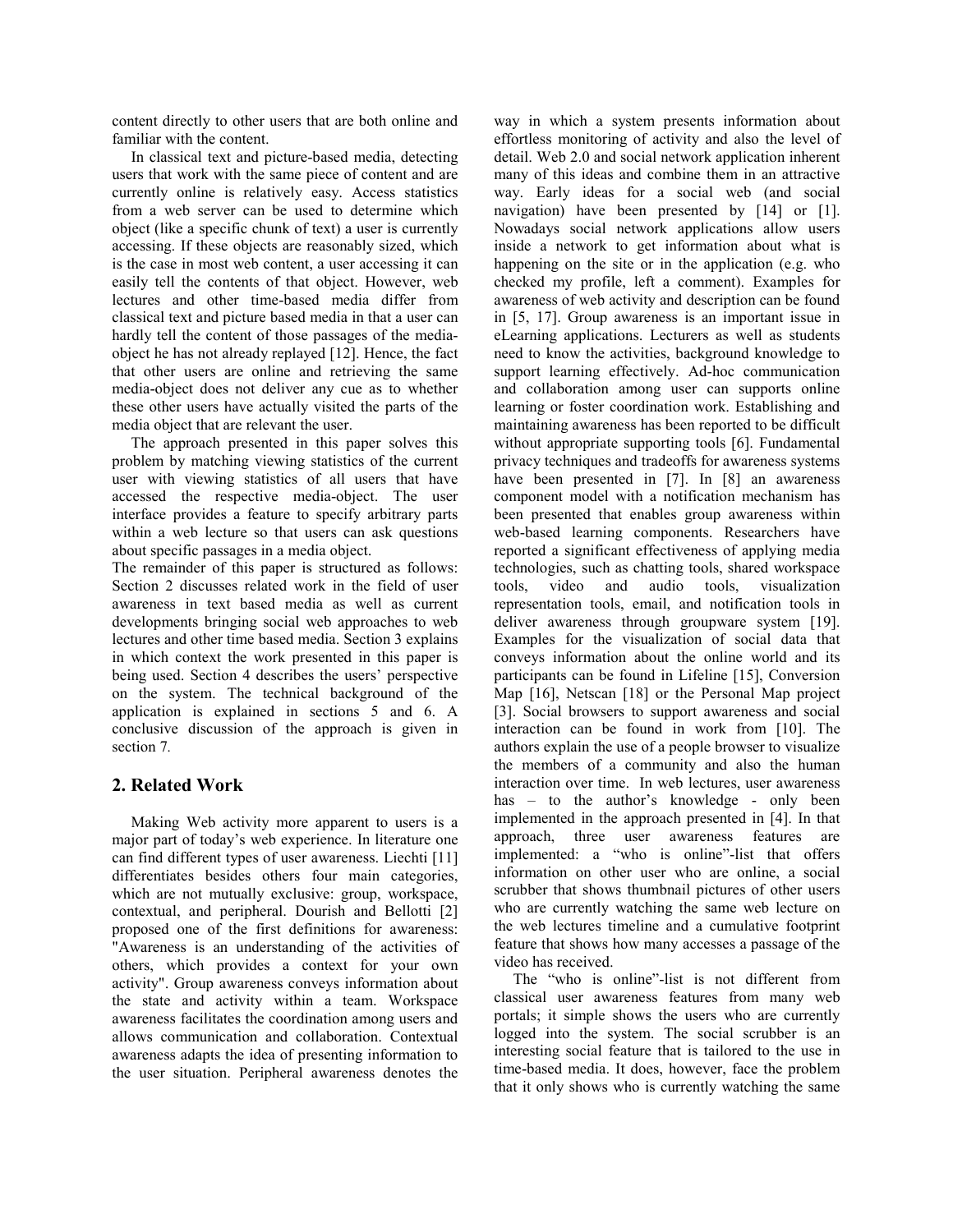web lecture. It is thus not history aware and loses valuable information. The social footprints help the user to identify what parts of a web lecture have been watched most by other students but they have no relation to other users who are currently online in the system as the footprints are a purely cumulative feature [13].

## **3. Context of this work**

Web lectures have become a reliable learning companion for students at many places. Applications and research in the field of lecture recording have grown exponentially across the world. For the most part, these systems and technologies were originally introduced as research projects and evolved to meet local institutional or academic needs.

 To counter this trend, an alternative concept, Opencast<sup>1</sup>, was introduced by UC Berkeley to explore an Open Source alternative to the production, distribution, management of and engagement with audiovisual content. Opencast recognized the numerous academic efforts emerging in isolation, and has created a landscape on which institutions can combine efforts and increase innovation around one project [9]. The work that is being presented in this paper is part of the development activity in Opencast.

Most of us would not consider watching a lecture recording as "interactive learning", especially if it is a replay of ex-cathedra teaching. Lecture recordings alone, even before adding advanced learning features, can be more engaging by their very nature. With a system that can capture more than the information delivered in a lecture, a video has the potential to engage the student on a more personal level than other kinds of e-learning content.

 It allows the learner to make stronger connections to the lecturer as an actual person, as well as the other learners in the classroom, and benefit from the nonverbal and visual cues of the experience. Opencast Matterhorn engage applications go beyond a pure lecture video experience.

 The applications do support fine-grained segment based navigation (based on video OCR), in-video search and multi-stream replay. Application accessibility has been a high priority throughout the development that allows full assistive technology support on many platforms. Figure 1 depicts a multistream engage application that presents the lecturer and a content stream in a synchronized way. In addition further content navigation elements have been implemented.



**Figure 1: Opencast Matterhorn engage application** 

The history aware user awareness extensions are being implemented in the context of these applications and are currently in a prototype status. The ideas behind the user awareness features are being described in the next sections.

### **4. Users Prospect**

The context-aware user-awareness feature described in this paper is designed for a special use case. When a user watches a web lecture and has a question about a specific passage in that lecture, he or she can find other users who are online and have already watched that very passage and are thus likely to be capable of answering that question. The overall workflow is shown in figure 2.



**Figure 2: Workflow from user's perspective** 

First the user marks a passage in the web lecture he or she is currently viewing. This is done by selecting the passage's starting and ending points on the timeline (1). After the user has selected a passage, the system checks if any users who have watched that passage already are online (2). If no such users can be found, the system informs the user. If such users can be found, a message field opens in the interface. The user then types a message – preferably a question – about the passage (3). When the user sends this message, the

 1 http://www.opencastproject.org/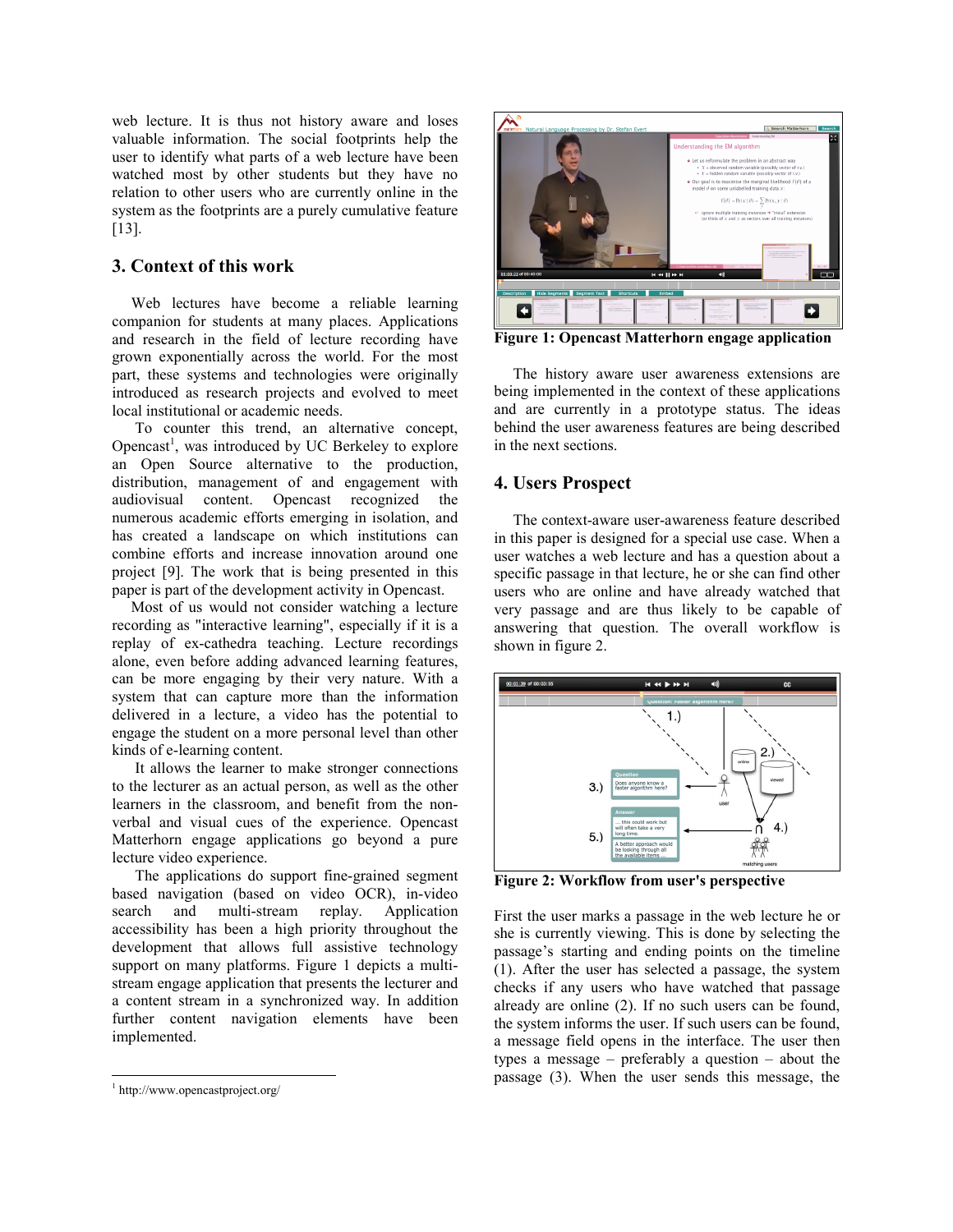system forwards it to all users who are online and have watched the passage and are online (4). These users can then start chatting with the user who posted the message  $(5)$ .

The message is posted to all online users who have watched the passage in question. However, the user who has posted the question is not aware of who these users might be unless they answer his or her question. This way, the other users' privacy is protected.

In cases where privacy protection is not an issue, other mechanism can be imagined.

For instance, a list with all users that are online and have watched the passage in question could be shown after the user has marked the passage. This list could show the users' names and profile picture. In the current version of the system, such a feature is, however, not implemented.

# **5. Capturing Usage Data**

When a user watches a video, so called footprints are generated automatically. These footprints store what passages of the video had been watched and can be used by the individual user to visually indicate what passages he or she has watched. This information can be useful to find new information or to find a passage the user remembers vaguely. The footprints are also evaluated in a central Data Warehouse. For this evaluation, each footprint is linked to an anonymised but unique avatar. This way, user behavior can be analyzed and correlated for different videos and even different lectures without revealing the user's identity. The system also stores metadata associated with the user. These metadata can vary depending on the videoplayers context. The video-player can be embedded in different contexts (open website, portal, learnmanagement-system with authentication). In some contexts only a limited amount of information on the user is available. In case of a social network, a complete user profile exists. Each of these contexts poses its own demands on the structure and granularity of the metadata associated with a footprint. The remainder of this article describes four prototypical classes of contexts.

The first class of contexts is a nearly context-free environment like a website without any text and just the video player embedded. In this case, only general information like the client's IP-address, time and date and possibly webpages linking to the site can be obtained. In this class of metadata for footprints (class 1), geo-coding could be used to analyze geographical disparities in learning behavior. This approach is, however, not elaborated on in this paper.

A second class of contexts (class II) is webpages with machine-readable content. This is the case whenever the video-player is embedded in a webpage that contains text. In this case, the metadata of class 1 can be enriched with information on the webpage's content. For this purpose, keywords can be extracted from the text and title of the surrounding webpage.

Class III contexts are given for web lectures that are accessible via a learn-management-system (LMS) with authentication only. In an LMS, users are linked to courses and a simple user profile that gives information about the user's status field of study. Also, users are identifiable since they had to log in using a personal password or similar authentication method. Standalone web lecture systems that require a user to log in also fall in this category.

The last class of contexts (class IV) can be found in web lectures that are embedded in social network applications [4]. Facebook or applications that support OpenSocial are a good example for social network applications. Social network applications usually come with user profiles that can store information about a user's professional life, private life and study activities. The amount of information stored is, however, highly dependent on how much information the user leaves and can also be a privacy issue. Additionally, a social graph exists, that captures relations between users (friend, study mate, co-worker, etc.). Users can also be members of a group. Members of a group share a status, an activity or a field interest. Hence, usage data from gathered web lectures in this context come with a wealth of information.

The approach described in this paper is realized by sending messages to users that have already watched the passage in question. Hence, these users have to be identifiable. This is only given for class III and IV contexts.

#### **6. Finding Users**

In the Data-Warehouse, all users that have already watched the passage in question are retrieved. This is done by analyzing all footprints stored for the web lecture in question.

A key challenge is finding those users who are suited best to answer the user's question. All users who have watched the passage marked by the user are can be sorted according to a list of criteria. These criteria could be:

• **How often has the user watched the passage?** This criterion is a double sided one. One the one hand, a user should be quite familiar with a passage he or she has watched more than once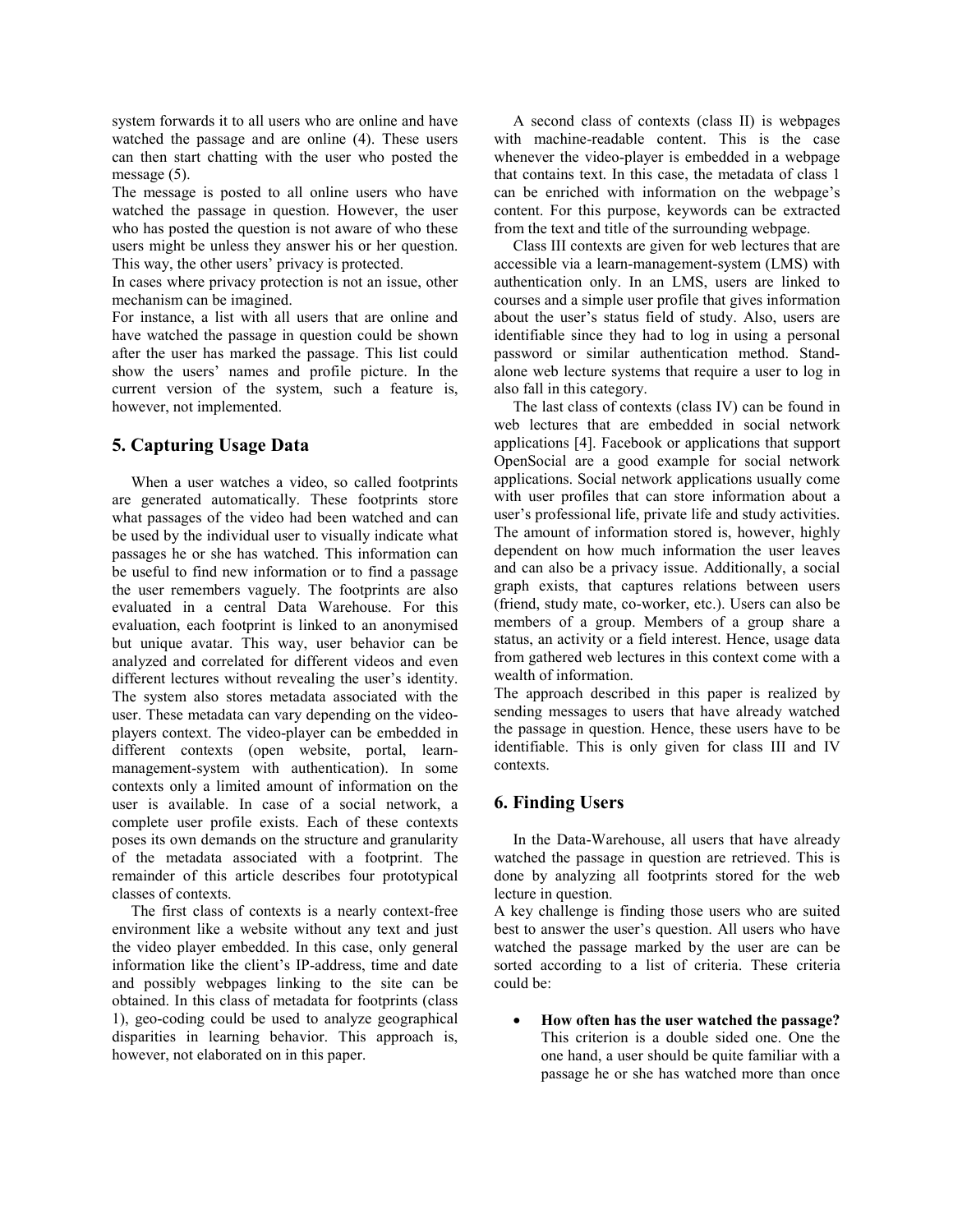(for instance to prepare for an exam). On the other hand, repeated viewing could indicate that the user had problems understanding the passage's content. In the current implementation, the criterion is regarded positively, i.e. more views increase the ranking.

• **Has the user watched other videos from the same lecture?**

Having watched other videos from the lecture give a user a broader knowledge about the topic. These users are thus ranked higher.

• **Is the user online?**

This is a knock-out criterion. If the user is not online, he or she cannot answer the question online. Hence users who are not online are omitted.

- **Has the user written comments about this passage or a nearby one?** A user who has written comments is very likely to have good knowledge about the passage.
- **Has the user already answered questions about this passage or a nearby one?** A user who has already answered questions about the passage is also very likely to have good knowledge about the passage.
- **Has the user watched the whole passage?**  In the current implementation, messages are only sent to users who have watched the whole passages. Percentages of coverage could also be used as a criterion.

In the current implementation, only the criteria "is the user online?" and "has the user watched the whole passage?" are taken into account. A message is send to only to those users who have watched the whole passage in question and are online.

### **7. Conclusion**

 Users privacy seems to be more important than ever before. Social networks and social application tempt to collect all kinds of data – oftentimes it is not transparent to the users what kind of data is collected and how it will be used in the future. User feedback from interviews and comments indicate that in particular student users do prefer a strict separation between a fun or leisure usage of these networks and the tools and applications they use for learning at universities.

We believe that social technology like the social awareness features presented in this paper help to build better tools for learners to engage with the material. Group and workspace awareness (see related work) as well as privacy are important trying to build sustainable tools for the learners. Standards like Open Social help to develop applications as independent as possible and allow control about the data that is being recorded, analyzed and published. Opencast Matterhorn is an ideal platform for building academic audio and video applications for learners. The work presented in this paper is one of the first steps to bring the social web also to this platform.

### **8. References**

[1] Dieberger, A. "Supporting social navigation on the World Wide Web", International Journal of Human-Computer Studies, Volume 46, Issue 6, Pages 805-825, ISSN 1071- 5819, June 1997.

[2] Dourish, P. and V. Bellotti. "Awareness and Coordination in Shared Workspaces", In proceedings of the ACM Conference on Computer supported cooperative work (CSCW'92), Toronto, Ontario. ACM Press., 1992.

[3] Farnham, S. et al., "Personal Map: Automatically Modeling the User's Online Social Network," Human– Computer Interaction (INTERACT 03), IOS Press, pp. 567- 574, 2003.

[4] Fox, P., Emden, J., Neubauer, N. and Vornberger, O. "Integrating Lecture Recordings with Social Networks", Proceedings of the 2009 First International Conference on Advances in Multimedia. IEEE Computer Society, pp. 18-22, 2009.

[5] Gellersen, H. and Schmidt, A. "Look who's visiting: supporting visitor awareness in the web", Int. J. Hum.-Comput. Stud. 56, 1 (Jan. 2002), pp. 25-46, 2002.

[6] Gutwin, C. and Greenberg, S. "A Descriptive Framework of Workspace Awareness for Real-Time Groupware", Computer Supported Cooperative Work (CSCW), Volume 11, Numbers 3-4, pp. 411-446, 2002.

[7] Hudson, S.E. and I. Smith. "Techniques for Addressing Fundamental Privacy and Disruption Tradeoffs in Awareness Support Systems", in proceedings of the ACM Conference on Computer supported cooperative work (CSCW'96). 1996, Cambridge, MA. ACM Press.

[8] Hu, B., Kuhlenkamp, A., Reinema, R., Supporting Group Awareness in Web Based Learning Environments, pp. 525- 536, 2002.

[9] Ketterl, M., Schulte, O., Hochman, A. "Opencast Matterhorn: A community-driven Open Source Software project for producing, managing, and distributing academic video", International Journal of Interactive Technology and Smart Education, Emerald Group Publishing Limited, in print, 2010.